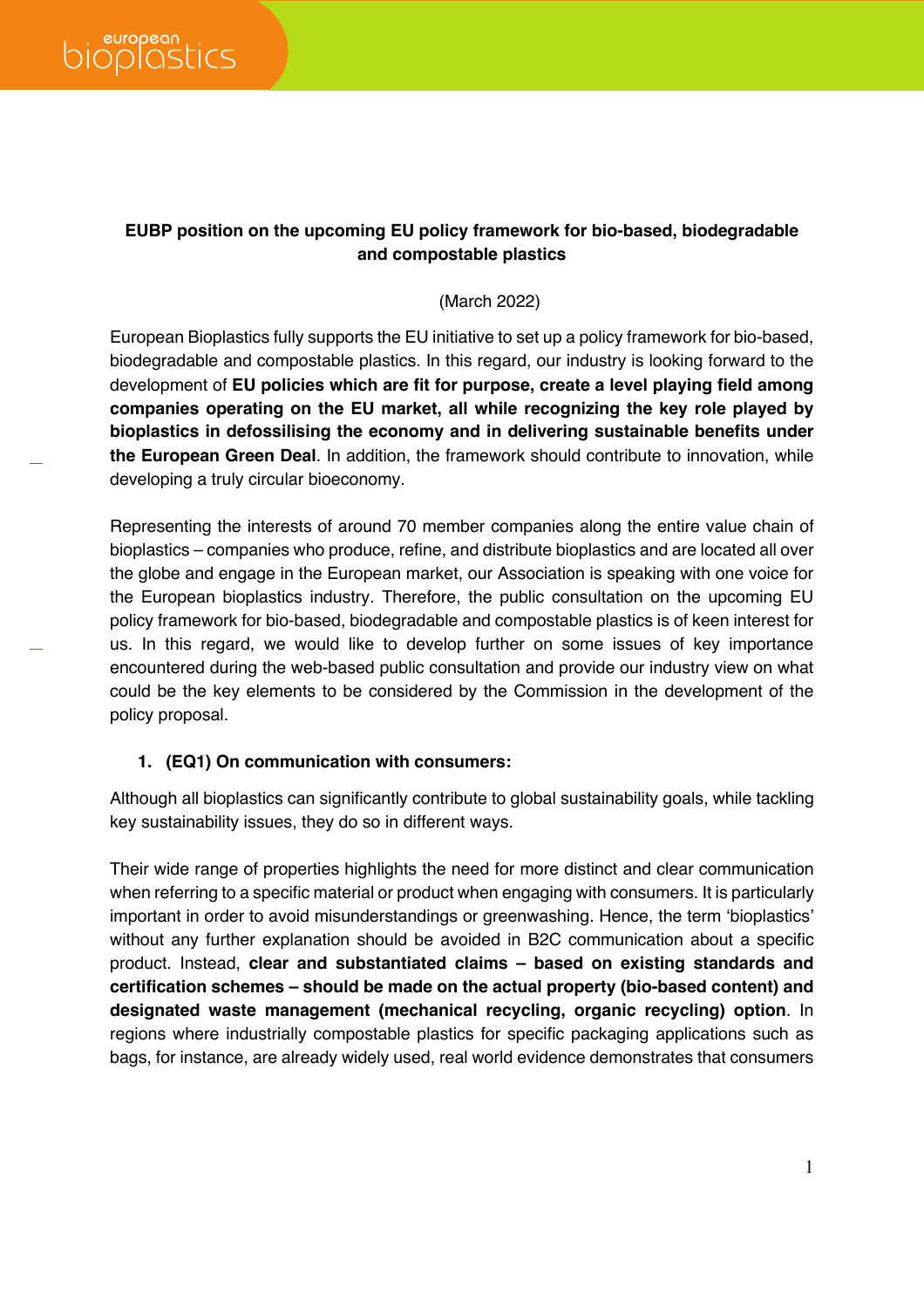appreciate the products and become quickly accustomed to their appropriate use and end-oflife treatment when communicated and labelled in a clear manner.

#### **2. (EQ2-5) On bio-based content**

Driving the transition towards a low-carbon circular economy requires carbon to be regenerated by the use of renewable resources. Therefore, **the promotion of alternative feedstock concepts in EU legislation should not be limited to recycled feedstock but must also include bio-based feedstock,** as it can significantly contribute to the overarching goals of the EU Green Deal for climate neutrality by 2050 and for closing the carbon loop. If the EU continues to solely focus on fossil resources in combination with mechanical (or chemical) recycling, the EU's dependence on fossil carbon will continue to remain high for the longer term. The benefits of using renewable resources for plastics manufacturing need to be reflected in the introduction of incentives for the use of biomass. In this sense, **strong policies, research and development (R&D) investments, and financial incentives will help strengthen the bioplastics industry.** This should be done in a manner equivalent to the promotion of recycled content with regards to financial measures.

When communicating with consumers, EUBP supports the recognition of a minimum share of 50% biogenic carbon in a plastics product for it to be labelled 'bio-based plastics'.

However, it needs to be recognised that, under available standards to measure the biogenic carbon content of plastics, lower thresholds are valid and certifiable. Thus, while we endorse legislative measures introducing a threshold for bio-based content, it must still be allowed for products to be marketed as "containing x% bio-based raw materials". **We consider this not only a necessary tool to avoid greenwashing, but also a vital incentive to gradually further increase the bio-based content in plastics**. The setting of a threshold for bio-based content also needs to take into account the actual technical feasibility for certain polymers and applications to be produced with a certain bio-based content, as well as the availability of the polymers and feedstocks to achieve the envisioned minimum bio-based content.

Regarding the method to be used to calculate the bio-based content for communication to consumers, and specifically the reference to mass-balance, EUBP would like to underline that according to EN 16785-1, the claim bio-based product can only be made based on C14. C14 should be used to measure biomass when such data is needed and/or feasible at product level. Nevertheless, **especially in long and complex value chains, mass balance is one option for facilitating a sustainable bioeconomy.** Its suitability needs to be evaluated,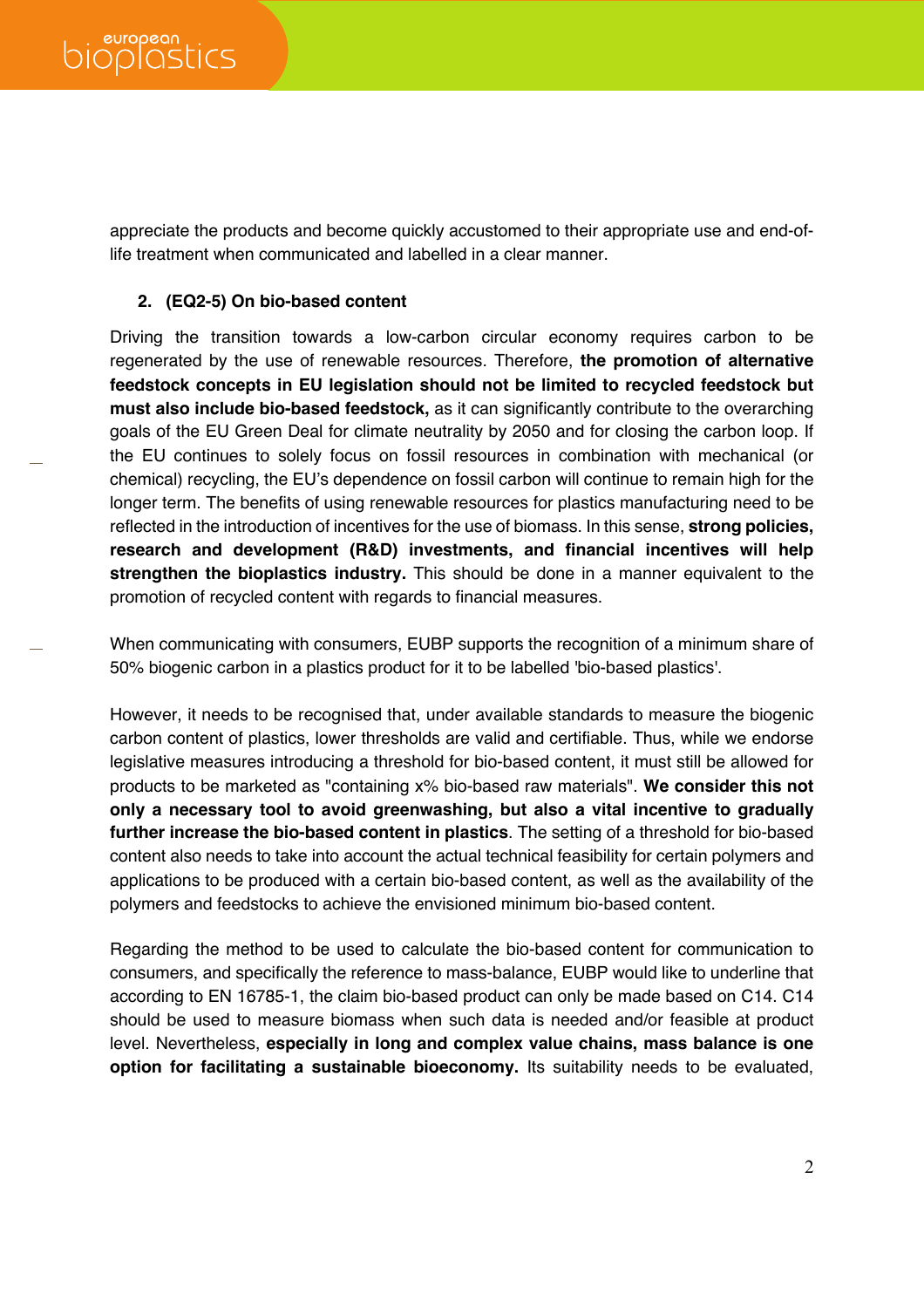taking the specific market situation and sustainability indicators into account, and standardization of mass balance approaches should be harmonized.

Mass balance could be a tool to allow the use of biomass in production processes at the scale that is needed to achieve the ambitious targets of reducing GHG emissions and, thus, contribute to achieving circularity and climate neutrality. **Any use of the mass balance approach should, however, be fully transparent to ensure customers or consumers are well informed.** The difference to segregated bio-based or mechanically recycled products must be clear, and the claims must clearly express this. These claims need to be clear and transparent and possible for the consumer to understand. In order to get to this objective, the bio-based carbon content of the product where biomass has been attributed by means of mass balance should also be declared so as not to create any misunderstanding.

#### **3. (EQ6-10) On sustainability criteria:**

Many feedstocks used to produce bio-based plastics have been used for industrial purposes for nearly a century. For example, the EU production of starch, derived from corn, wheat or potatoes, accounts for 10.7 million tonnes (2019), where the EU consumes 9.2 million tonnes of starch (excluding proteins and fibres totaling around 5 million tonnes), of which 56% is incorporated in food, 3% in feed, and 41% in non-food applications - primarily on paper production (31%). Bio-based plastics accounts for less than 5% of EU's consumption of starch, falling in the category of "other non-food applications" (Source: Starch Europe). With regards to sustainability criteria for the production of bio-based plastics, one common concern is not on the type of feedstock used, but rather the amount of land needed to produce the primary raw material, and any land use change. **According to our own data, the bio-based plastics sector does not compete with food and feed production**. The land used to grow the renewable feedstock for the production of bioplastics is estimated to be 0.7 million hectares in 2021 and continues to account for only just over 0.01 percent of the global agricultural area of 5 billion hectares. Moreover, despite the estimated significant growth of global bioplastics production in the next five years, the land use share for bioplastics will increase to below 0.06 percent.

Renewable feedstock that is suited for biofuels is, in general, also suited for making bio-based plastics. Therefore, the transfer of the sustainability criteria applying to biofuels to bio-based plastics is deemed appropriate, in principle. However, unlike biofuels, where one more or less homogenous product is compared to another (fossil-based fuels), bio-based plastics and the products derived from them are at least as diverse as the products made from conventional plastics. Therefore, comparative calculations on required GHG savings must take into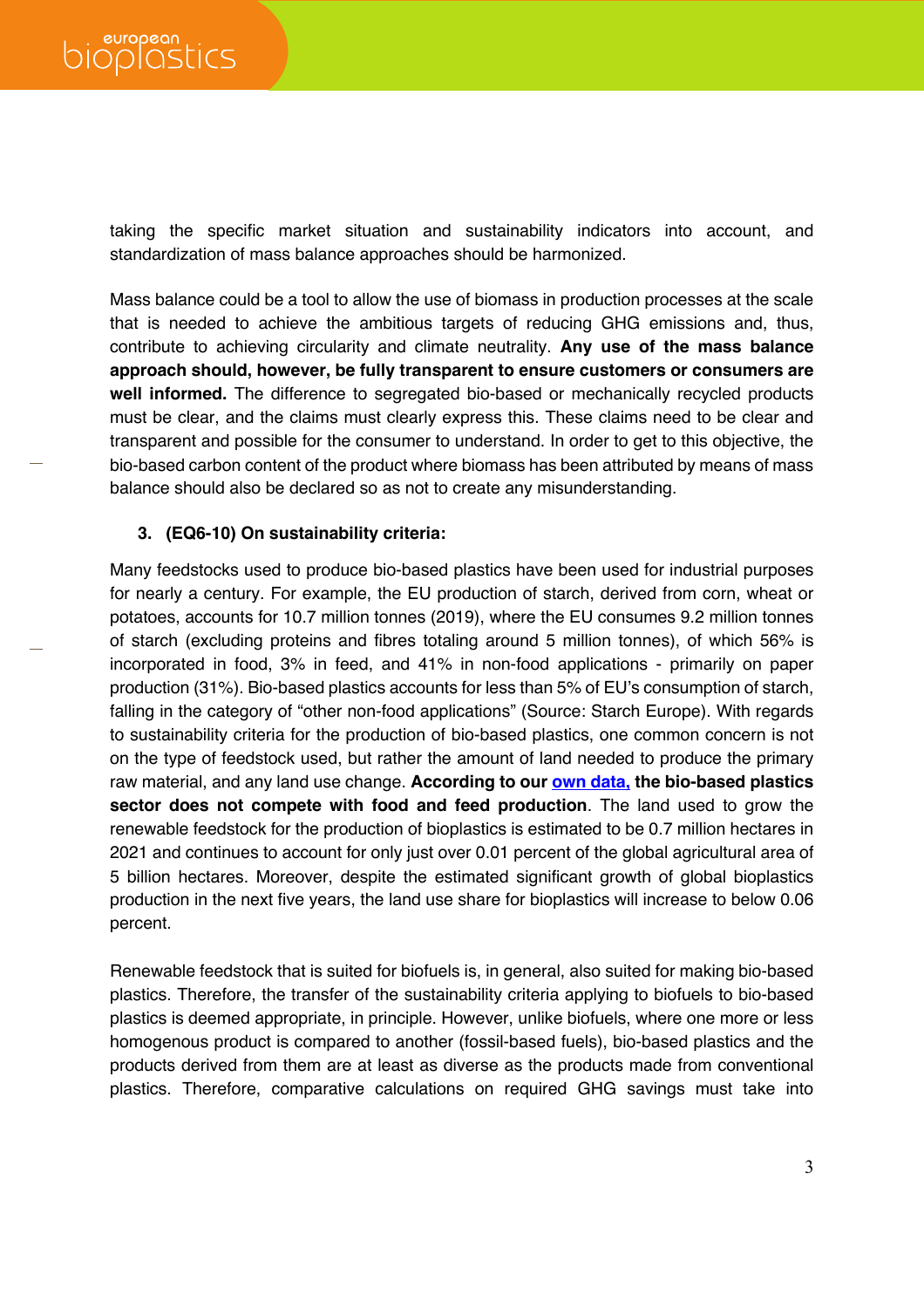consideration that there is not always an adequate equivalent fossil-based polymer or product to which the bio-based polymer or product can be compared to. If comparisons with fossil-fuel derived plastics are to be fair, equal, and not anti-competitive, then sustainability criteria must be developed also for fossil-based feedstocks and processes.

# **4. (EQ19) On the entry of compostable plastic into mechanical recycling waste streams of conventional plastics:**

With regards to waste management options, it is important to note that bioplastics include a whole family of different materials. These materials can be treated in various established recycling and recovery streams and offer additional options such as organic recycling or chemical recycling. The major share of bioplastics produced today is mechanically recyclable. Bio-based plastics that are chemically and physically identical to their fossil-based counterparts, but are made from biomass (so-called drop-in materials, e.g., bio-based PE and bio-based PET) can be recycled in already well-established recycling streams for PE and PET. PLA is also mechanically recyclable.

Compostable plastics, which are certified according to EN 13432, are specifically designed for organic recycling (i.e., industrial composting). If compostable plastics do end up in conventional plastics recycling streams, the existing sorting technologies are perfectly able to sort them with little residual waste. In a PE stream, any residual amounts that do remain can be treated in a very similar manner to existing residual wastes (e.g., PS, PP, or conventional plastics that are usually not recycled). Therefore, they do not increase the complexity of the recycling process and there is no detrimental effect on the recovery of recycled PE.

The opposite scenario, however, should be cause of concern: compost produced from separately collected biowaste is increasingly contaminated with (micro)plastics stemming from conventional plastics impurities that were wrongly disposed of together with the biowaste. Industrially compostable plastics can help to separately collect organic waste and to reduce the contamination of biowaste with conventional plastics, and ultimately reduce microplastics from conventional fossil-based polymers in the compost.

## **5. (EQ20) On regulatory mechanisms to support the benefits of biodegradable plastics:**

With regards to this question outlined in the public consultation, we consider that the Commission's proposed options for an answer should not be limits or mere lists of certain applications that should be biodegradable, but it should rather introduce criteria to assist in the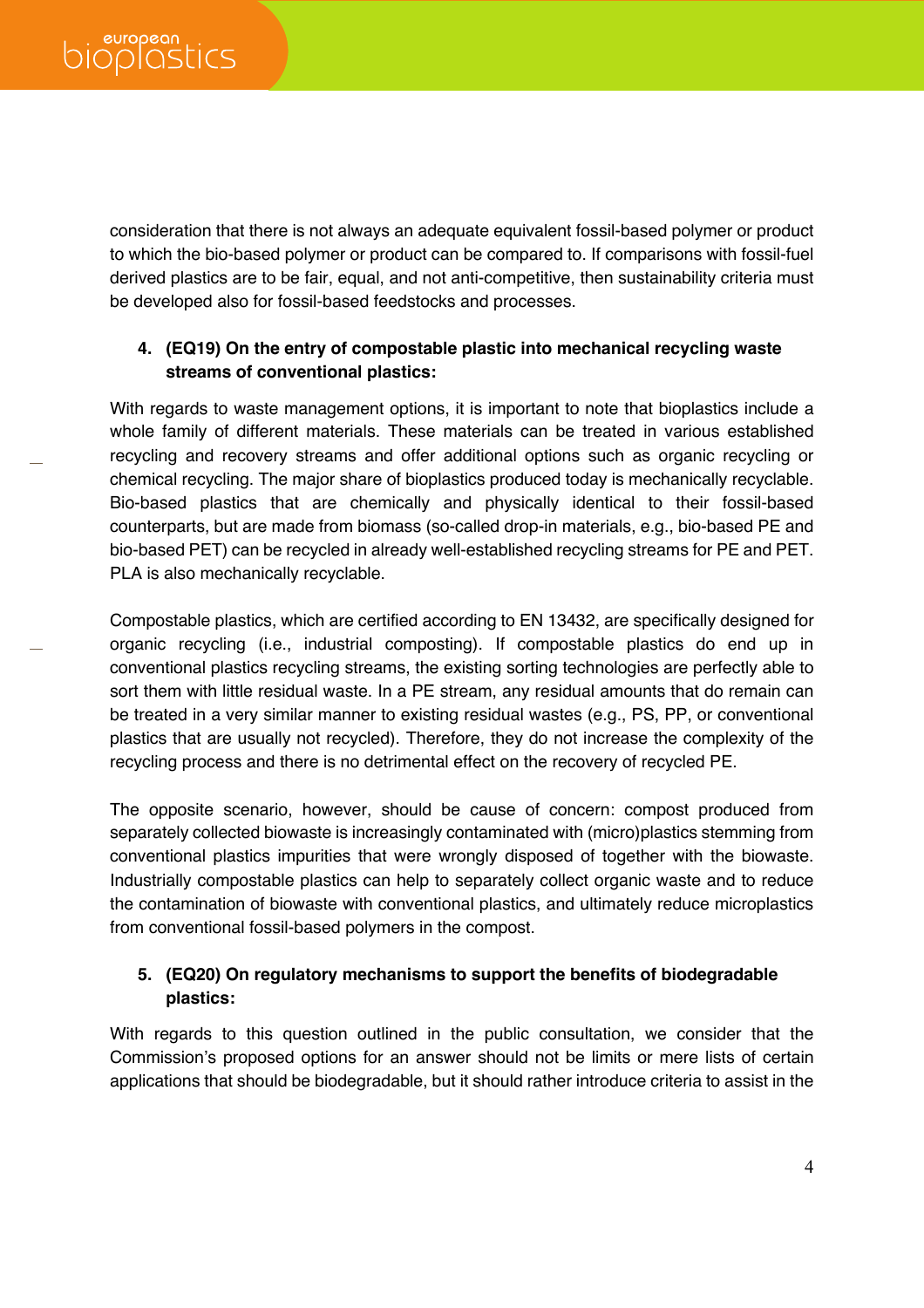search for new applications and that promote R&D and innovation and improve the management and/or treatment of bio-based, biodegradable and compostable plastics. In this regard, we would consider the following criteria as important to be taken into account:

- Applications that facilitate the collection and composting of biowaste;
- are liable to contaminate compost;
- and/or those that cannot or are not prone to being recycled because they are:
	- Contaminated with food waste;
	- Too small to be collected, sorted and cleaned prior to recycling;
	- Made of non-separable multi-layer films; or
	- Hard to be recycled otherwise, should also be made from compostable plastics.

Where reuse is not appropriate, closed loop systems can operate well by allowing the compostable packaging to be collected together with the food waste.

**A product should always be designed with an efficient and appropriate recovery solution in mind**. In the case of biodegradable plastic products, the preferable recovery solution is the separate collection together with the biowaste, organic recycling (e.g., composting in industrial composting plant or anaerobic digestion in AD plants), and hence the production of valuable compost or biogas.

## **6. (EQ17-20) On biodegradability in the open environment and as a solution to littering:**

Littering should never be promoted or accepted for any kind of waste, neither on land nor at sea, including all varieties of plastics. Instead, the issue needs to be addressed by educative and informative measures to raise awareness for proper and controlled ways of management, disposal, and (organic) recycling. **European Bioplastics does not support any statements that advertise bioplastics as a solution to the littering problems**. At the same time, biodegradable polymers have the advantage that they do not erode into permanent secondary microplastics upon degradation, because most natural environments habit microbes that are able to metabolise these polymers. The residence time is considerably lower for biodegradable polymers compared to conventional plastic materials. Therefore, **biodegradable plastics can help in minimizing environmental impacts, while reducing the accumulation of plastic particles in different environmental habitats**. I.e., industrial compostable plastics significantly reduce the amount of persistent, non-biodegradable microplastics in the compost and thus a subsequent leakage into the environment. For example, soil-biodegradable mulch films help to stop leakage and accumulation of persistent microplastics in agricultural soils.